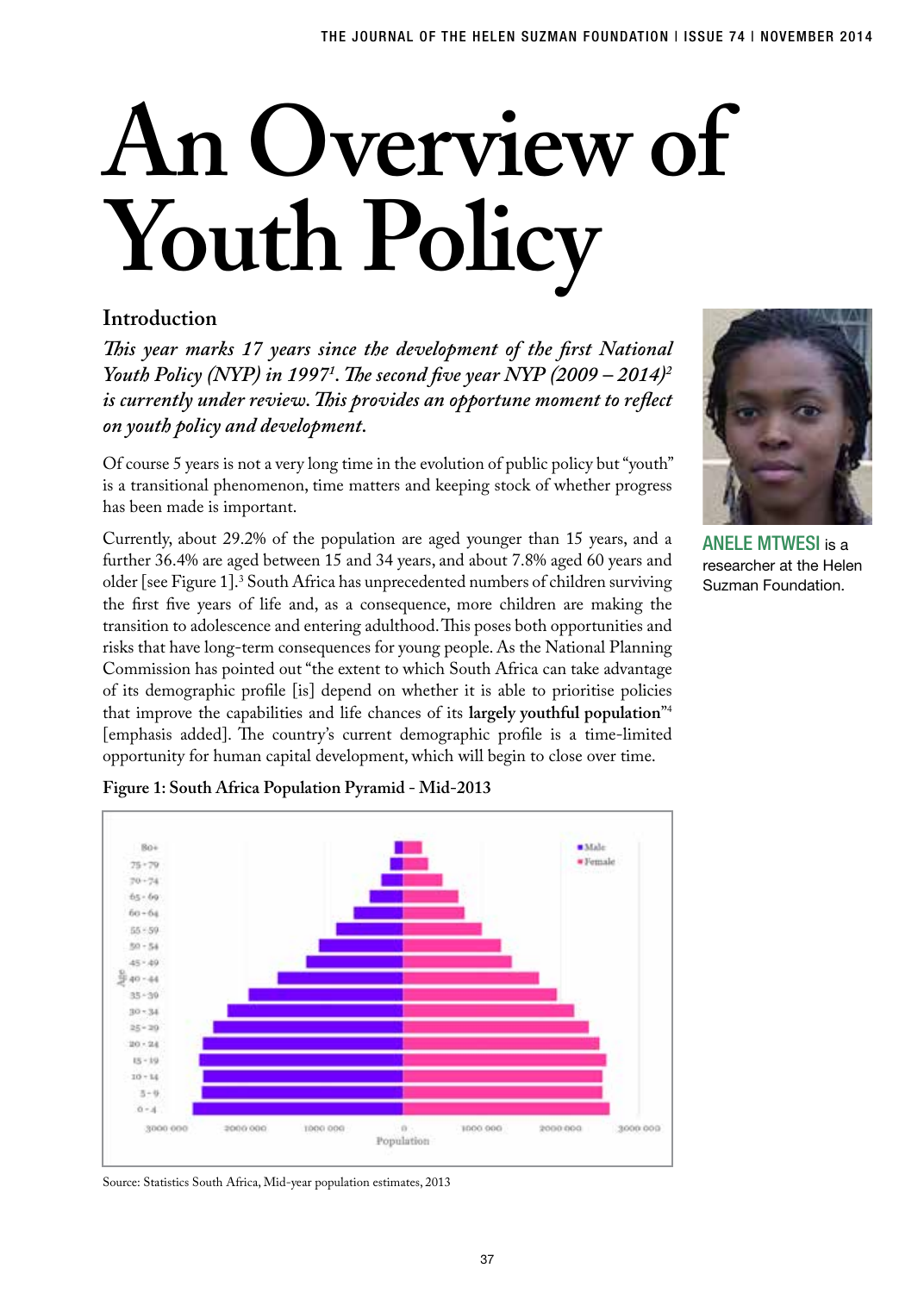Even though policy and decision makers express concern about the future of young people, few actions have actually been taken to change the economic, political, and social conditions that shape young people's lives. The failure of current policies and programmes to address important quality-of-life issues for youth remains a substantial barrier to their full development and the development of the country. Those in the forefront of national and youth policy development have been unable to exert effective influence over relevant public policy: consequently the various ways in which young people respond to coercive policies, ineffective institutional practices, and bleak economic conditions in their communities has generally gone unnoticed. To put it mildly, the state of youth development, policy and planning in the country leaves much to be desired.

### **Youth Policies, Institutions and Legislative Instruments**

South Africa has a long history of institutional, policy and legislative instruments that have and continue to contribute to youth development. What follows is a brief overview of key institutions and policies which contribute both to the legislative and strategic process of youth development.

*The IYDS strategy identified challenges and opportunities for youth as identified by a cross-section of stakeholders, including professional bodies, government departments, civil society, NGOs and youth formations.* 

**National Youth Development Act (2008).** The Act makes provisions for the establishment of the National Youth Development Agency (NYDA), an entity which gives resonance to youth development in South Africa. The Act also provides for the functions and objectives; management and governance; regulation of staff and financial affairs; and administration of funds in the NYDA.

**National Youth Development Agency.** The NYDA is tasked with initiating, designing, co-ordinating, evaluating and monitoring, and providing oversight to all

programmes aimed at integrating youth; developing an Integrated Youth Development Plan and Strategy (IYDS); developing guidelines for the implementation of an integrated national youth development policy and making recommendations to the President; guiding efforts and facilitating economic participation and empowerment, and the achievement of education and training; partnering and assisting organs of state, private sector and non-governmental organisations on initiatives directed at employment and skills development; initiating programmes directed at poverty alleviation, urban and rural development and the combating of crime, substance abuse and social decay amongst youth; establishing annual national priority programmes in respect of youth development; and undertaking to promote the interests of youth, particularly young people with disabilities.

**National Youth Policy (2009-2014).** Aimed at closing identified gaps, addressing challenges and recommending new measures to improve and accelerate the implementation of youth policy under the following four pillars – education, health and wellbeing, economic participation and social cohesion.

**Integrated Youth Development Strategy (2011).** The IYDS strategy identified challenges and opportunities for youth as identified by a cross-section of stakeholders, including professional bodies, government departments, civil society, NGOs and youth formations. This also involved drawing information from various domestic and international instruments, public and research reports. The objective of which was the development of an integrated strategy that responds to the economic structure as discussed in key national policy frameworks including among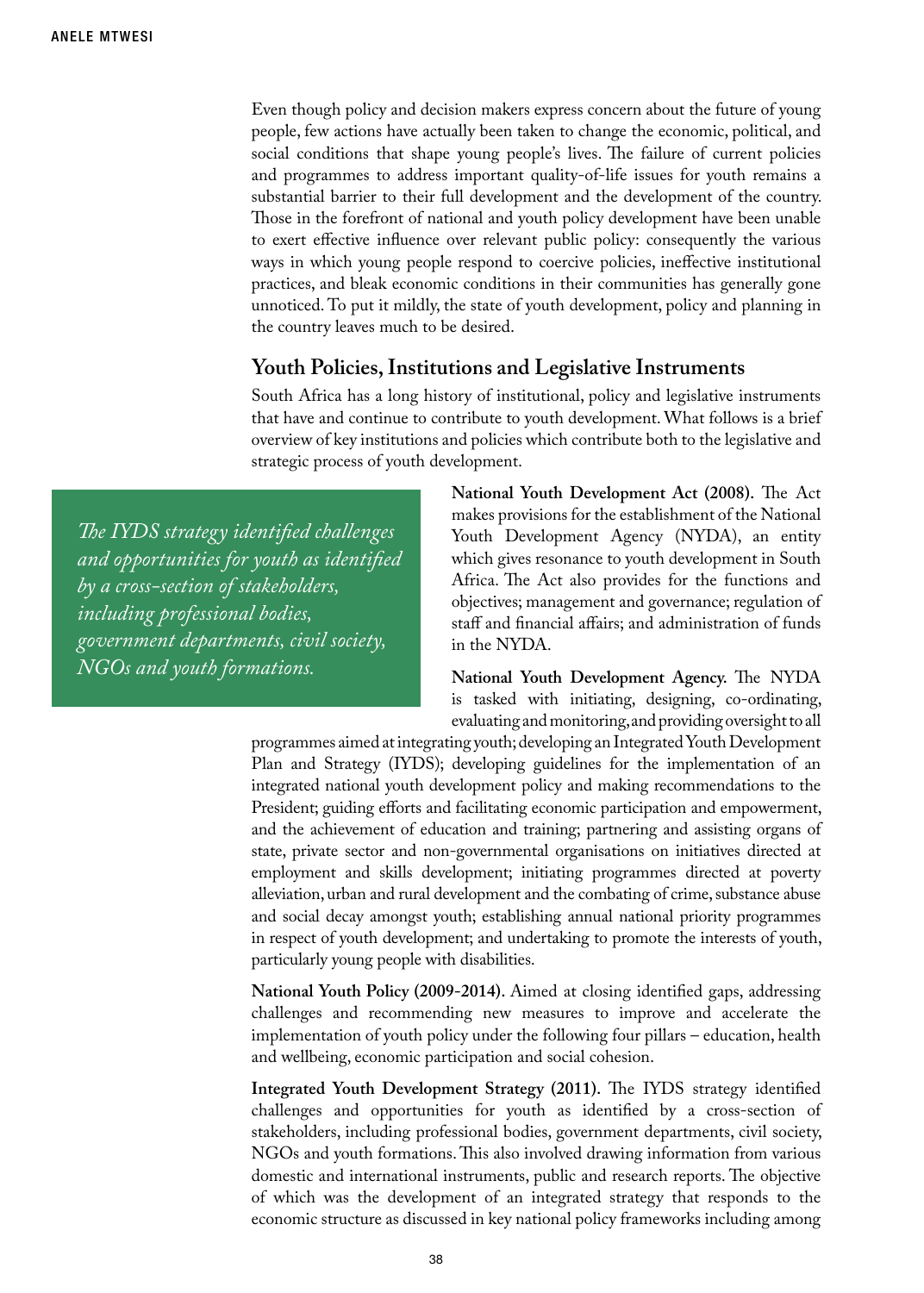others; National Industrial Policy Framework (NIPF), Industrial Policy Action Plan (IPAP), National Growth Path (NGP), National Skills Development-South Africa (NSD-SA), National Youth Policy (NYP), and NSDS III.

**National Skills Development Strategy III.** Aims to increase access to high quality and relevant education and training and skills development opportunities, including workplace learning and experience, to enable effective participation in the economy and society.

**Employment Tax Incentive Act, 2013 ("Youth Wage Subsidy").** The objective of which is to encourage employment creation and growth (especially in relation to young work seekers), and is a way of sharing the cost of expanding job opportunities with the private sector.

**Youth Employment Accord.** Seeks to improve education and skilling of young people, helping them to find jobs or start their own businesses. As part of the accord, government commits itself to increasing the number of people employed in the public sector, while certain industries have set youth development targets. All parties (government, organised labour, organised business, and community and youth formations) agree to implement a coordinated Youth Employment Strategy (YES).

*The non-delivery on the part of government departments and youth institutions on their mandate with regard to youth programmes is a lost opportunity and represents a failure to fully comprehend the role youth play in society.* 

There are certainly no shortages of structures, policies

and plans for youth development. National youth policies signal all kinds of areas for intervention and priorities for development, but like most government policy platforms, serve largely as political symbols of what is worth achieving than concrete, funded planning mandates for how to get there.

The non-delivery on the part of government departments and youth institutions on their mandate with regard to youth programmes is a lost opportunity and represents a failure to fully comprehend the role youth play in society. While national youth policies and institutional structures are only 'one part' of an integrated youth development strategy, they ultimately provide a framework for a country to make available resources, support and services that will allow young people to fulfil their potential and contribute to the social, cultural, political, and economic growth of the country. Failure to successfully implement these polices has both short and longterm consequences for the country.

# **Youth Employment and Unemployment**

South Africa's official unemployment rate is 25.5%, with an expanded definition of 35%5 . The unemployment rate, based on the expanded definition, are astonishingly higher for black Africans at 43% compared to their counterparts (coloured: 28%; Indian/ Asian: 17%; and white: 7%)<sup>6</sup>.

Youth unemployment is sitting at a staggering 36.1%, compared to 16.3% amongst the adult population, with absorption rates of  $30.7\%$  and  $57.6\%$ , respectively<sup>7</sup>. To say these figures are disappointing would be an understatement. These high unemployment number amongst the youth have been described as "toxic" and a "ticking time bomb". While there is no 'silver bullet' to address this crisis – government is failing to deal with it effectively. The questions is: Whether there is sufficient political will to deal which this?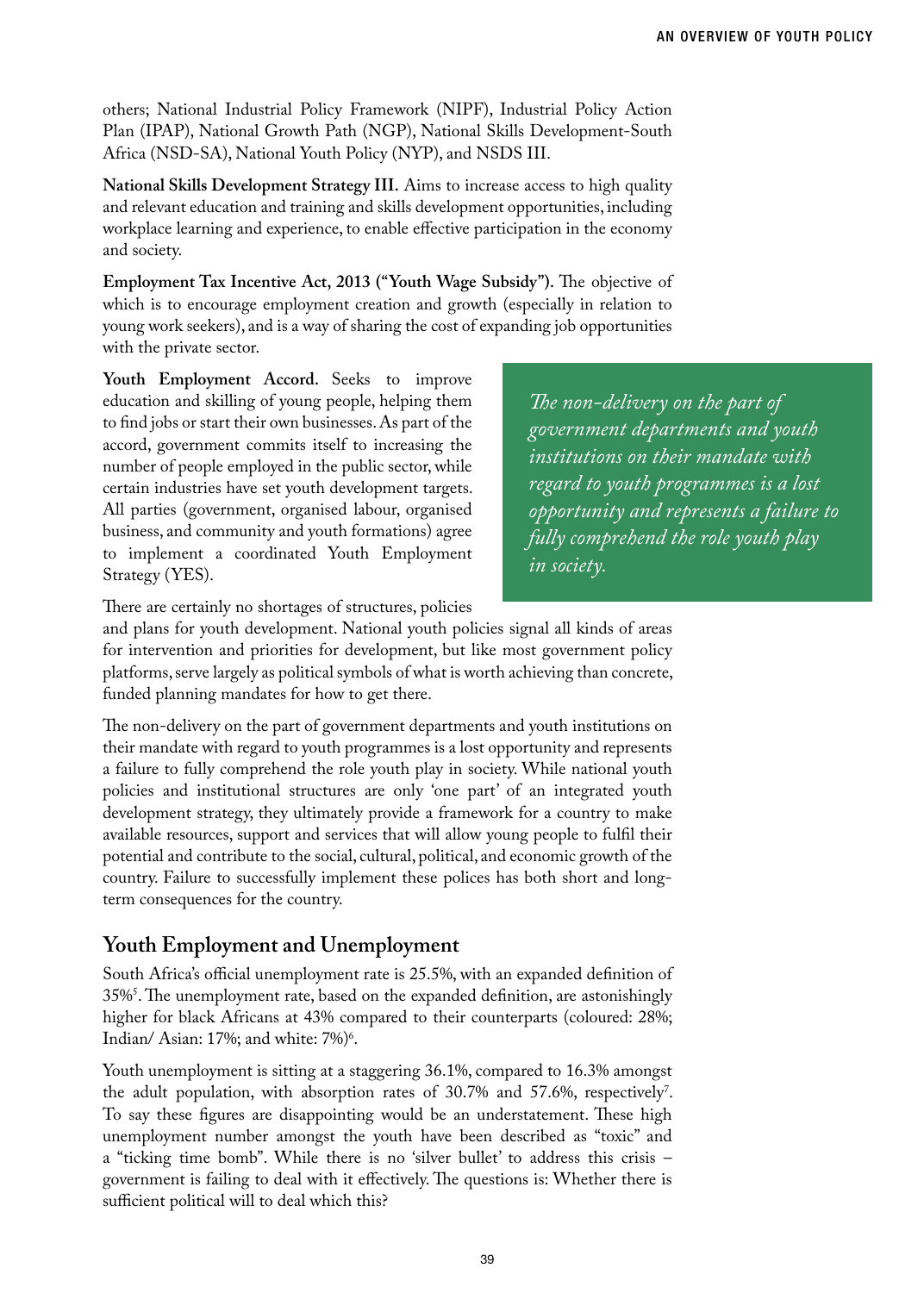Statistics South Africa also reports that out of a total 10.1 million individuals in the 15-24 age cohort, 32.7% (or 3.3 million) are neither employed nor attending an education institution.8 This means South Africa is not creating enough opportunities for young people to sustain their livelihoods. As has been pointed out, employment is "crucial to most people's sense of dignity, self-esteem, independence and social usefulness"9 , failure to create jobs "reflects a tragic loss of potential not only at the individual/ household level, but – on account of the foregone contribution to national output and welfare".10

*The image of 'youth as a resource' prevails in periods of stability, economic growth and societal reforms. When youth is considered as such they represent the idealised future, are the receptacles of the values that each generation transmits to the next, and, therefore, they are a societal resource which are given the best opportunities for development and growth.14*

The introduction and signing of both the Youth Employment Accord<sup>11</sup> and the Employment Tax Incentive Act, 2013 ("Youth Wage Subsidy")<sup>12</sup> were seen as great leaps in addressing the challenge of youth unemployment. These showed great commitment by different stakeholders (in government, organised labour, organised business, and youth formations) to create five million new jobs by 2020. Since, the signing of the Youth Employment Accord it has been report that approximately 420 000 new jobs have been  $created<sup>13</sup>$ , but this is just not enough.

## **Images of Youth**

The country's perceptions of its youth is an important factor both at the policy making level and as a view of how society responds to youth issues.

The image of 'youth as a resource' prevails in periods of stability, economic growth and societal reforms. When youth is considered as such they represent the idealised future, are the receptacles of the values that each generation transmits to the next, and, therefore, they are a societal resource which are given the best opportunities for development and growth.14

Youth can also be perceived with a contrasting image of 'youth as a problem' which prevails in periods of economic crisis, political instability, and when youth in society and in the media are presented as "dangerous", "deviant", "criminal", "violent". With this image youth is perceived as a source of danger or a period of vulnerability in response to which protective measures must be devised.<sup>15</sup>

It is important to be mindful of how a country views its young people. This largely has an impact on how it deals with its youth.

### **Conclusion**

The sheer number of young people in our country is significant. This coupled with their growing interconnectedness means that they are part of a larger constituency with local, regional and global roots. The mere factor that the current youth cohort is the best educated, the healthiest sector of the population, are technology savvy, have high hopes and aspirations for the future, and have the ability to influence political processes and civic life makes them a powerful force in our society.

The lack of evaluation and monitoring of current youth policies is a major obstacle, in itself. This not only hinders the correction or reformulation of youth programmes, but also perpetuates errors currently being made in addressing youth issues. This lack of reporting makes it impossible to discuss the effectiveness of youth policies/